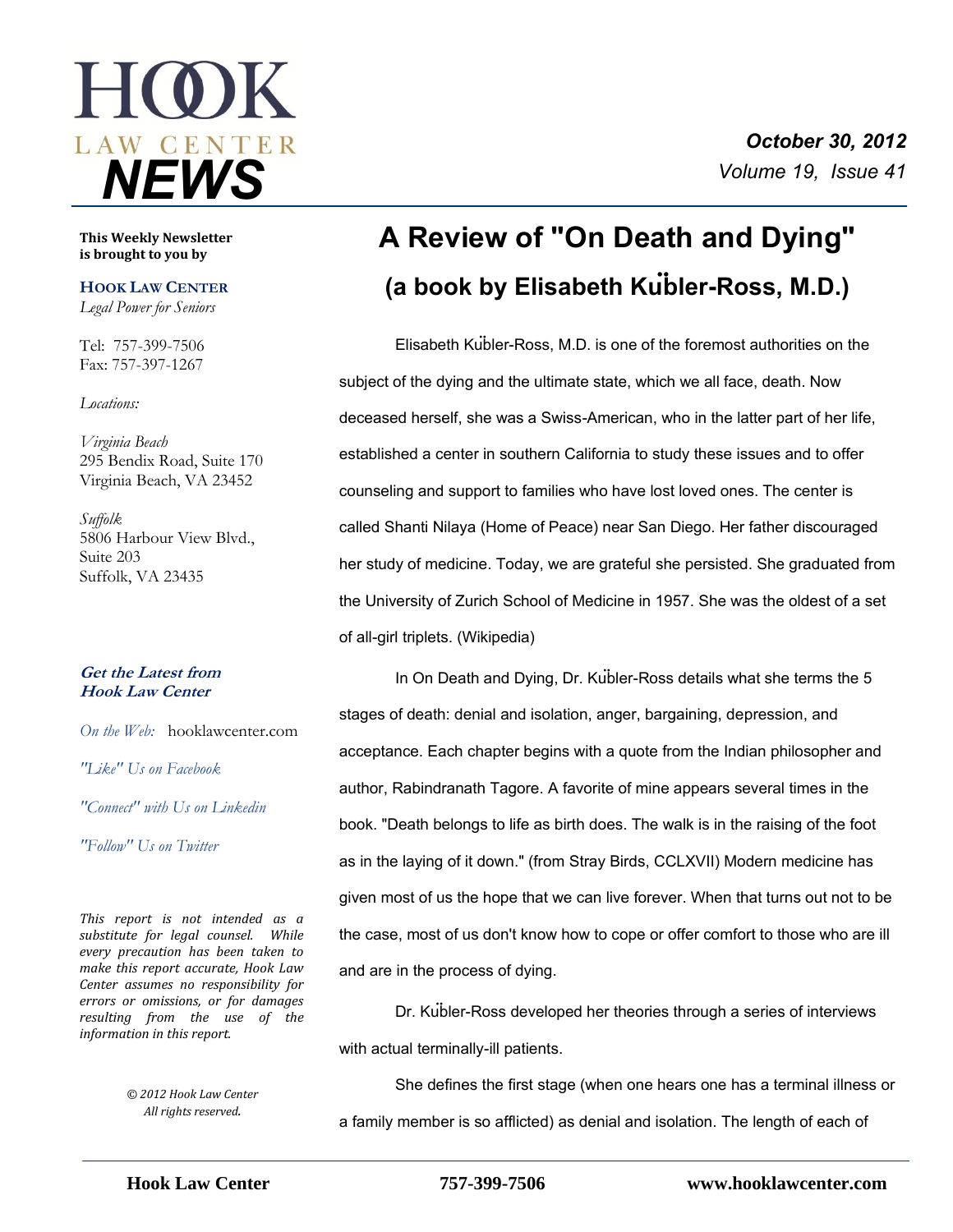

# *pg. 2* **A Review of "On Death and Dying" (a book by Elisabeth Kubler-Ross, M.D.) (con't.)**

these stages varies from person to person, but all must travel through them. So on hearing one has a terminal illness, the typical reaction is to deny that the illness is that serious. She cites an example of a woman who thought the X-rays were bound to have been mixed up or switched. This also to tends to occur when the patient is given the diagnosis of their illness by someone who doesn't know them well or who is rushed for time. Next, comes anger. Why me and other such questions. Thirdly, the patient will attempt to bargain with God. He/she thinks, "If He'll only heal me this time, I will promise to go and volunteer at the local soup kitchen." When this fails, the fourth stage is entered--depression. The patient realizes and is sad about what will be lost, and how the family left behind will cope. At this stage, it is very important to let the patient express these emotions. Finally, acceptance develops. This does not mean happiness, but it is a level of peace about the situation that he/she is in. It is frequently characterized by a lessening of interest in the outside world.

So what does Dr. Kubler-Ross counsel us to do to help the terminally ill in their final days? Well, it is not very hard or complicated. Mostly, she found that they want to be told the truth about their illness and what is happening to them. Terminally-ill adults do not want to be treated as children. Even though they might not have been directly told that they have a terminal illness, they usually can deduce that fact from the changed manner of medical personnel. Also, they want people to listen to them. They want someone with whom to discuss their fears and to be there for them, even if it is nothing more than holding their hand when they don't feel like talking or wiping the sweat from their brow. Even if the patient falls ill and then rallies several times before the end, they have appreciated frank discussions about their situation. They also are grateful for kind words and interest in them as people, especially by their medical caretakers.

In essence, then, attending and consoling the dying is not hard. It just takes sensitivity and time to listen. Their time is limited, so during their illness, they need to be center-stage in not just the technical sense of offering pills and the latest medical tests. If your schedule permits it, this is a book well worth reading. We all need to face this issue, just not for others, but for ourselves, too. One day our final day will come.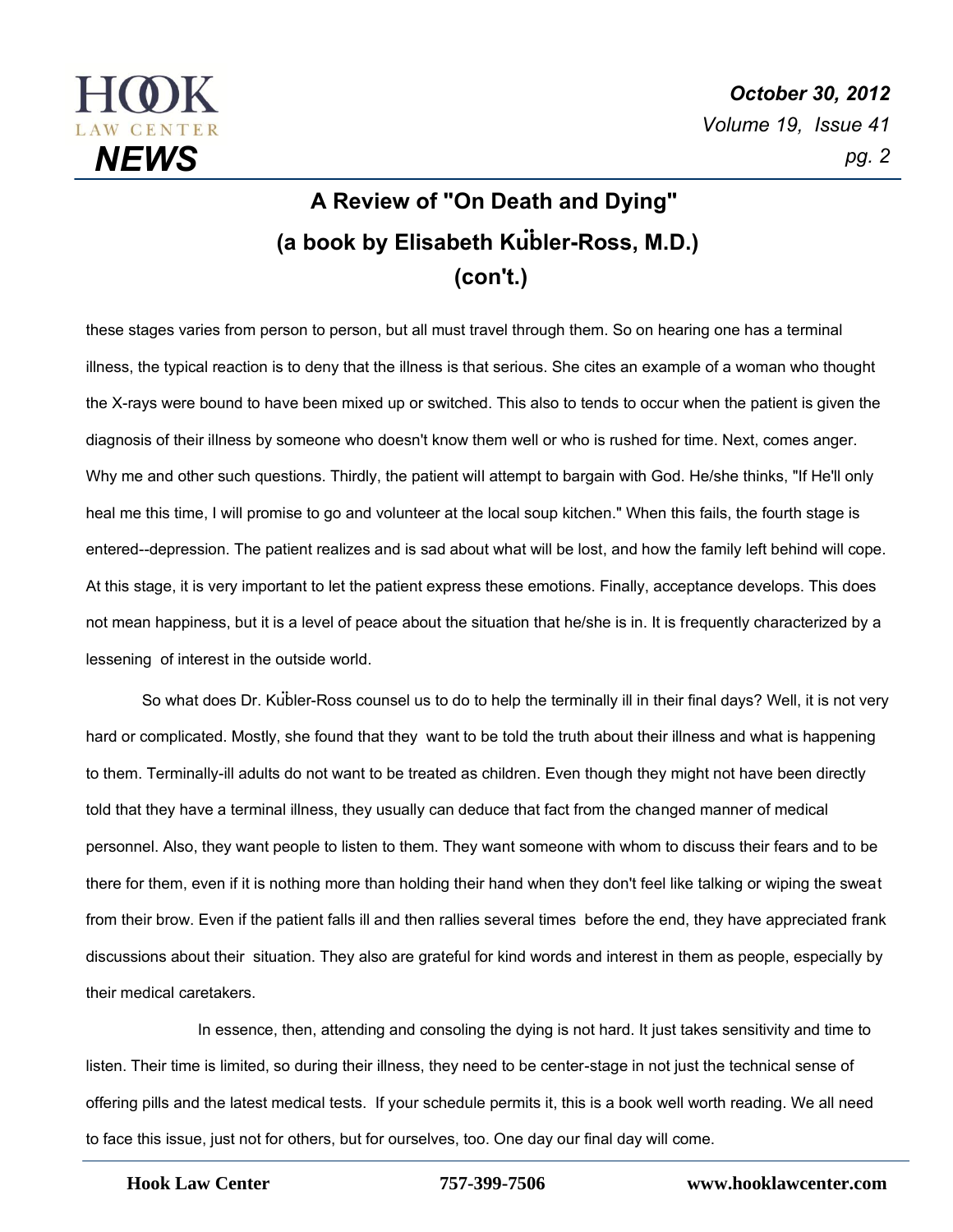



## **Saving on Pet Care**

**Hook Law Center:** Kit Kat, how can someone save on pet care?

**Kit Kat:** Well, one thing that my mom does is to buy dry food and cat litter in large quantities. Pet Smart is one store, like a lot of the grocery stores, that posts costs per ounce. Not that you have to buy a 25 lb. bag of dry food, but even a medium size bag of dry food will be cheaper per ounce than the smallest size.

Also, in a Wall Street Journal article from September 29, 2012 called, "Paying Less for Pet care," by Emily Glazer it said that there are 3 ways to save: 1) steer away from products labeled 'premium' and look for things tagged as 'complete & balanced' or '100% nutritious.' These other labels meet minimum standards for nutrition established by the Association of American Feed Control Officials. Sometimes there is an 85% per pound cost savings. 2) She says that, according to Consumer Reports, cheaper prices for specific brands are available online as opposed to in-store shopping at such websites as: PetCareRx.com or 1800PetMeds.com. 3)

Also, compare prices that different veterinarians charge. Charges among veterinarians can vary widely. Does the cost of an annual physical exam include everything or there are extra charges for the various lab tests that are performed?

So I hope that helps. We pets love our humans and thank them every day for the care they give us.

**Upcoming Events**

**Hook Law Center is presenting a Veteran's Aid & Attendance Seminar at Memory Care at Norfolk, 1516 Harmon** Street, Norfolk, VA 23518 on **November 7, 2012** at **6 p.m.** To r.s.v.p., please call 757-588-4663 or 757-399-7506. Hook Law Center is presenting a Veteran's Aid & Attendance Seminar at Georgian Manor, 651 Riverwalk Parkway, Chesapeake, VA 23320-6819 on **November 14, 2012** at **6 p.m**. To r.s.v.p., please call 757-436-9618 or 757-399-7506.

**Hook Law Center is presenting a Veteran's Aid & Attendance Seminar at The Ballentine, 7211 Granby Street,** Norfolk, VA 23505 on **December 12, 2012** at **6 p.m.** To r.s.v.p., please call 757-440-7400 or 757-399-7506.